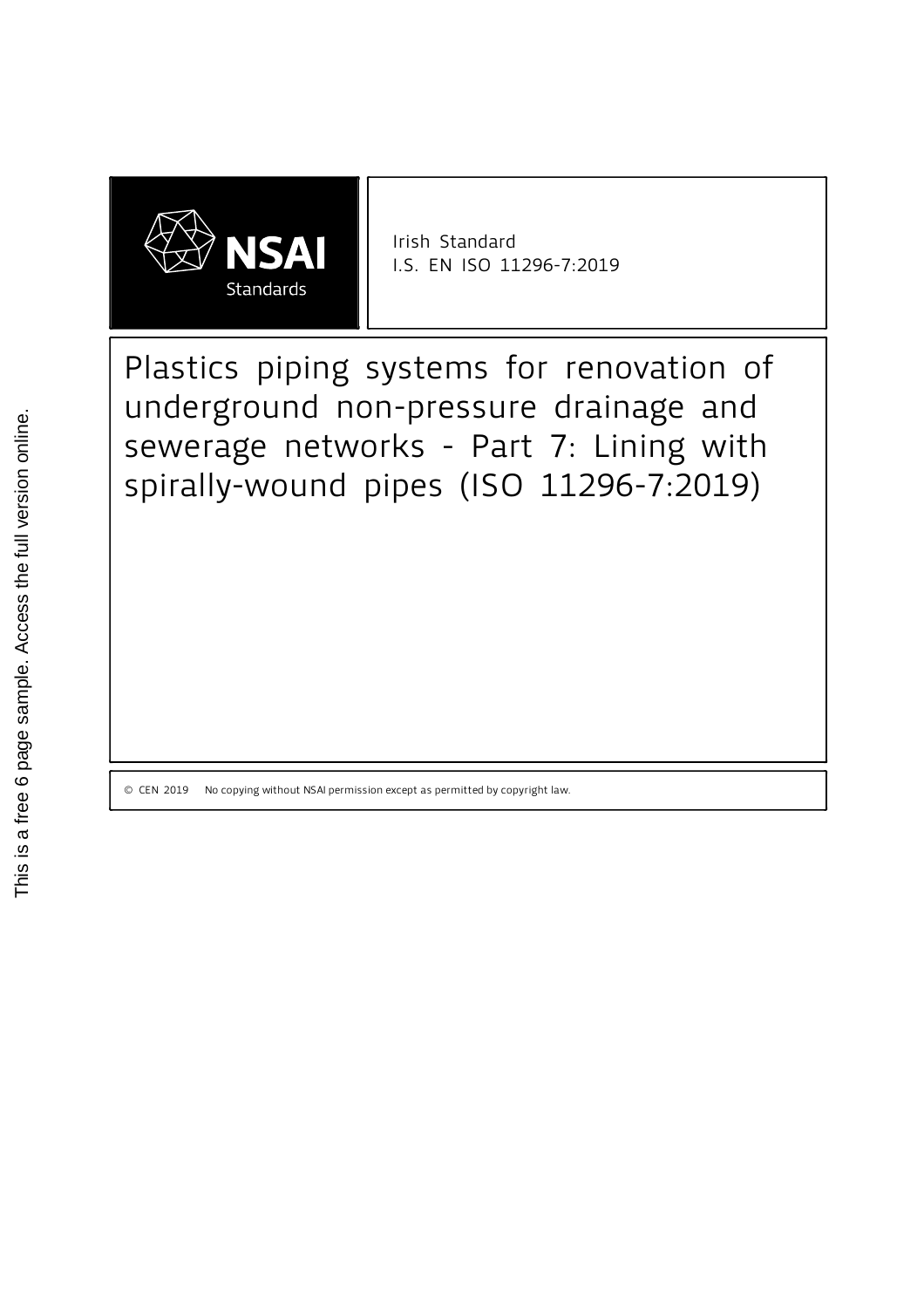#### I.S. EN ISO 11296-7:2019

Incorporating amendments/corrigenda/National Annexes issued since publication:

The National Standards Authority of Ireland (NSAI) produces the following categories of formal documents:

I.S. xxx: Irish Standard — national specification based on the consensus of an expert panel and subject to public consultation.

S.R. xxx: Standard Recommendation - recommendation based on the consensus of an expert panel and subject to public consultation.

SWiFT xxx: A rapidly developed recommendatory document based on the consensus of the participants of an NSAI workshop.

This document replaces/revises/consolidates the NSAI adoption of the document(s) indicated on the CEN/CENELEC cover/Foreword and the following National document(s):

NOTE: The date of any NSAI previous adoption may not match the date of its original CEN/CENELEC document.

This document is based on: EN ISO 11296-7:2019

Published: 2019-02-13

| This document was published<br>under the authority of the NSAI |          | ICS number:                               |
|----------------------------------------------------------------|----------|-------------------------------------------|
| and comes into effect on:                                      |          | 23.040.20                                 |
|                                                                |          | 23.040.45                                 |
| 2019-03-03                                                     |          | 91.140.80                                 |
|                                                                |          | 93.030                                    |
|                                                                |          |                                           |
|                                                                |          | NOTE: If blank see CEN/CENELEC cover page |
|                                                                |          |                                           |
| NSAI                                                           |          | T+353 1 807 3800<br>Sales:                |
| 1 Swift Square,                                                |          | F+353 1 807 3838<br>T+353 1857 6730       |
| Northwood, Santry                                              |          | E standards@nsai.ie<br>F +353 1 857 6729  |
| Dublin 9                                                       | W NSALie | W standards.je                            |
|                                                                |          |                                           |

Údarás um Chaighdeáin Náisiúnta na hÉireann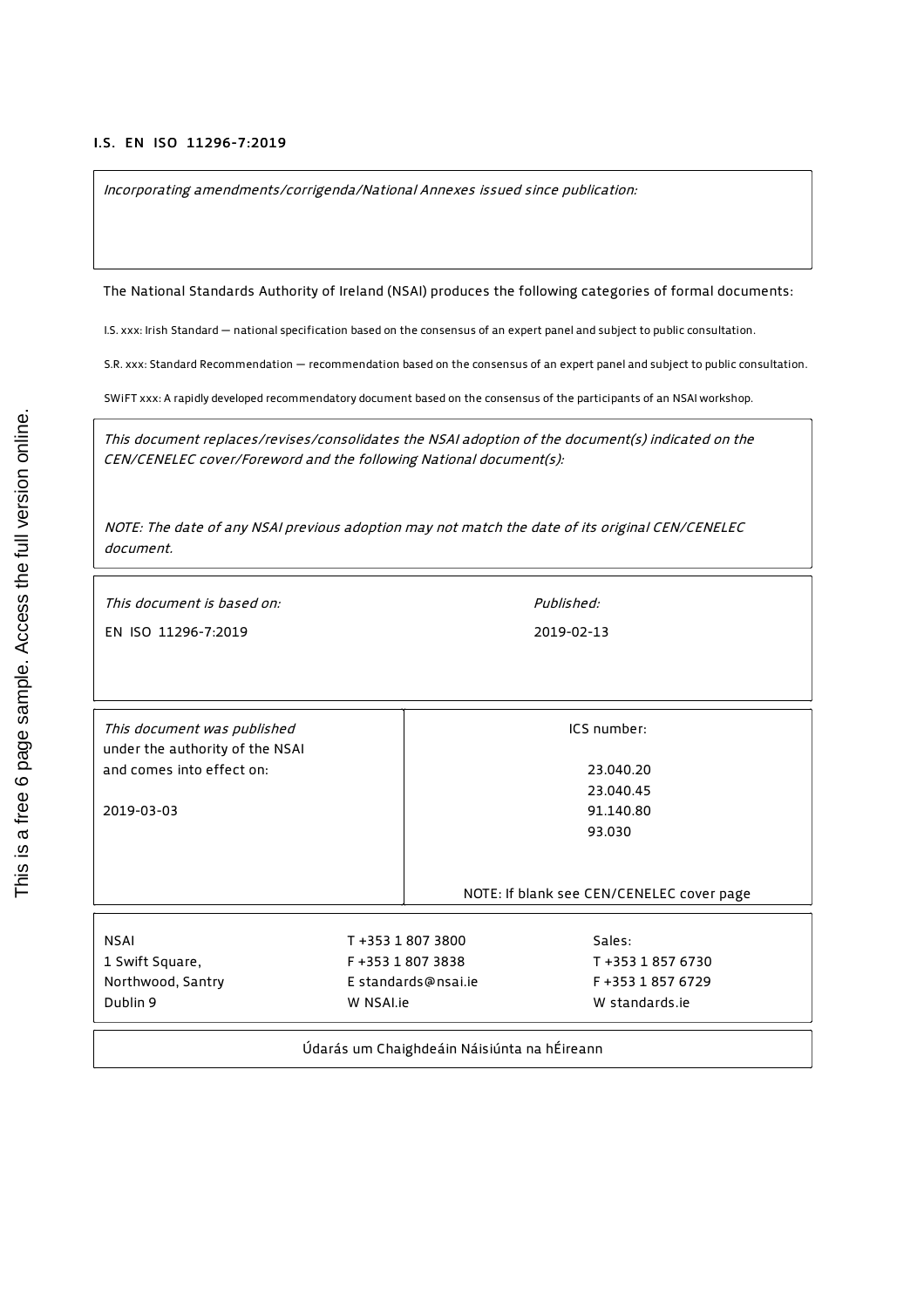### National Foreword

I.S. EN ISO 11296-7:2019 is the adopted Irish version of the European Document EN ISO 11296-7:2019, Plastics piping systems for renovation of underground non-pressure drainage and sewerage networks - Part 7: Lining with spirally-wound pipes (ISO 11296-7:2019)

This document does not purport to include all the necessary provisions of a contract. Users are responsible for its correct application.

For relationships with other publications refer to the NSAI web store.

### Compliance with this document does not of itself confer immunity from legal obligations.

In line with international standards practice the decimal point is shown as a comma (,) throughout this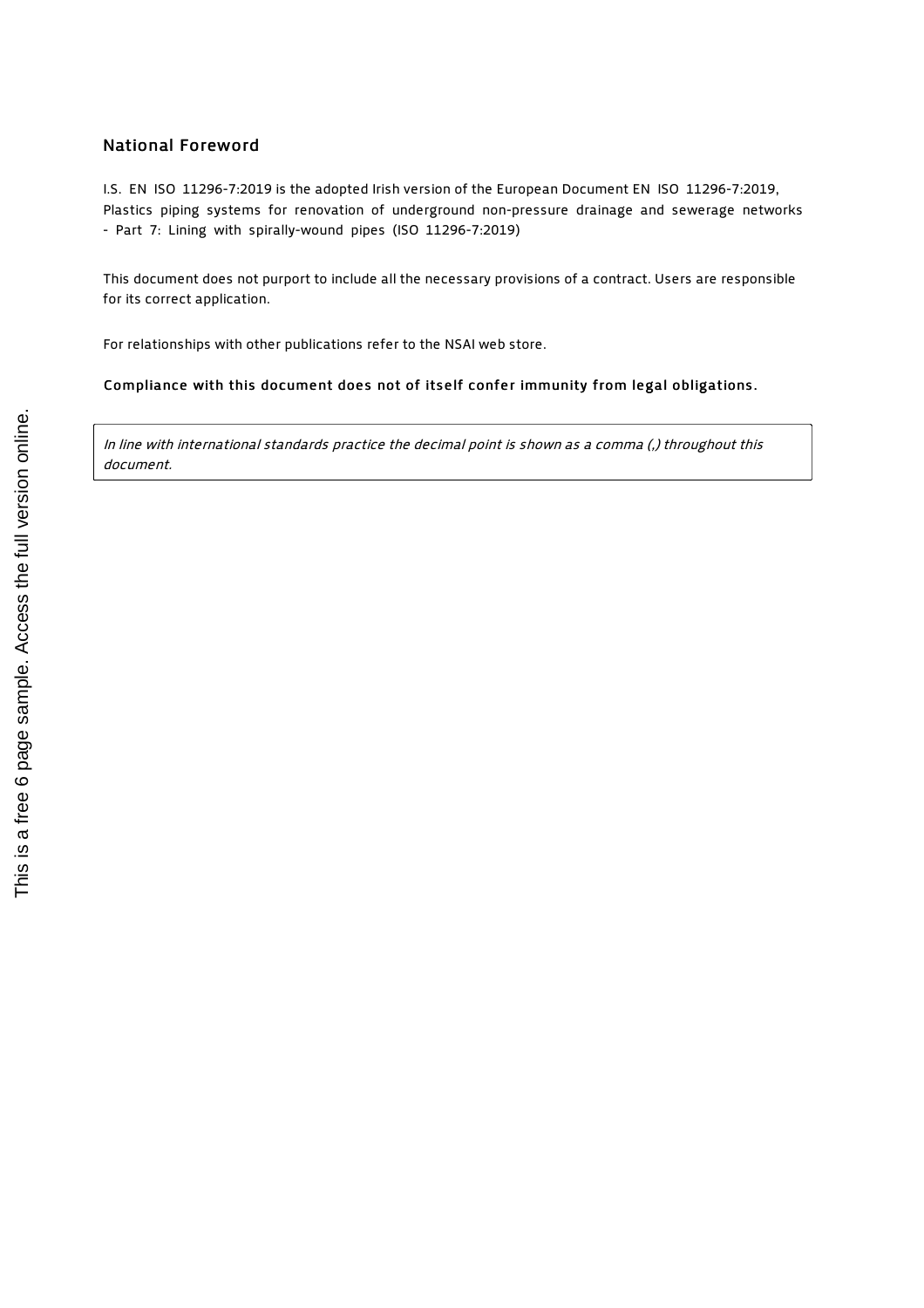This page is intentionally left blank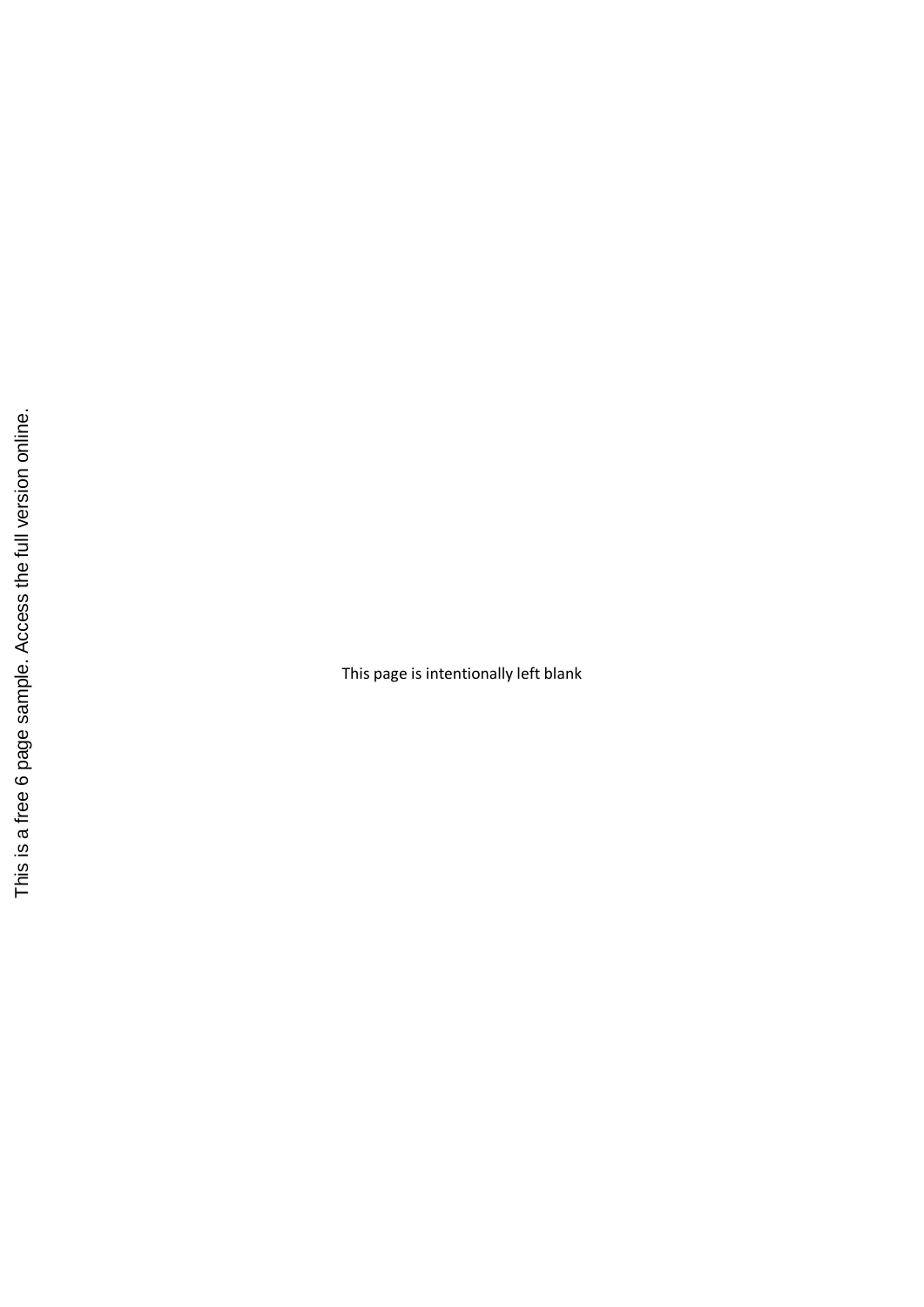# EUROPEAN STANDARD NORME EUROPÉENNE EUROPÄISCHE NORM

## **EN ISO 11296-7**

February 2019

ICS 23.040.20; 23.040.45; 91.140.80; 93.030 Supersedes EN ISO 11296-7:2013

English Version

## Plastics piping systems for renovation of underground non-pressure drainage and sewerage networks - Part 7: Lining with spirally-wound pipes (ISO 11296-7:2019)

Systèmes de canalisations en plastique pour la rénovation des réseaux de branchements et de collecteurs d'assainissement enterrés sans pression - Partie 7: Tubage par enroulement hélicoïdal (ISO 11296-7:2019)

 Kunststoff-Rohrleitungssysteme für die Renovierung von erdverlegten drucklosen Entwässerungsnetzen (Freispiegelleitungen) - Teil 7: Wickelrohr-Lining (ISO 11296-7:2019)

This European Standard was approved by CEN on 27 December 2018.

CEN members are bound to comply with the CEN/CENELEC Internal Regulations which stipulate the conditions for giving this European Standard the status of a national standard without any alteration. Up-to-date lists and bibliographical references concerning such national standards may be obtained on application to the CEN-CENELEC Management Centre or to any CEN member.

This European Standard exists in three official versions (English, French, German). A version in any other language made by translation under the responsibility of a CEN member into its own language and notified to the CEN-CENELEC Management Centre has the same status as the official versions.

CEN members are the national standards bodies of Austria, Belgium, Bulgaria, Croatia, Cyprus, Czech Republic, Denmark, Estonia, Finland, Former Yugoslav Republic of Macedonia, France, Germany, Greece, Hungary, Iceland, Ireland, Italy, Latvia, Lithuania, Luxembourg, Malta, Netherlands, Norway, Poland, Portugal, Romania, Serbia, Slovakia, Slovenia, Spain, Sweden, Switzerland, Turkey and United Kingdom.



EUROPEAN COMMITTEE FOR STANDARDIZATION COMITÉ EUROPÉEN DE NORMALISATION EUROPÄISCHES KOMITEE FÜR NORMUNG

**CEN-CENELEC Management Centre: Rue de la Science 23, B-1040 Brussels** 

Ref. No. EN ISO 11296-7:2019 E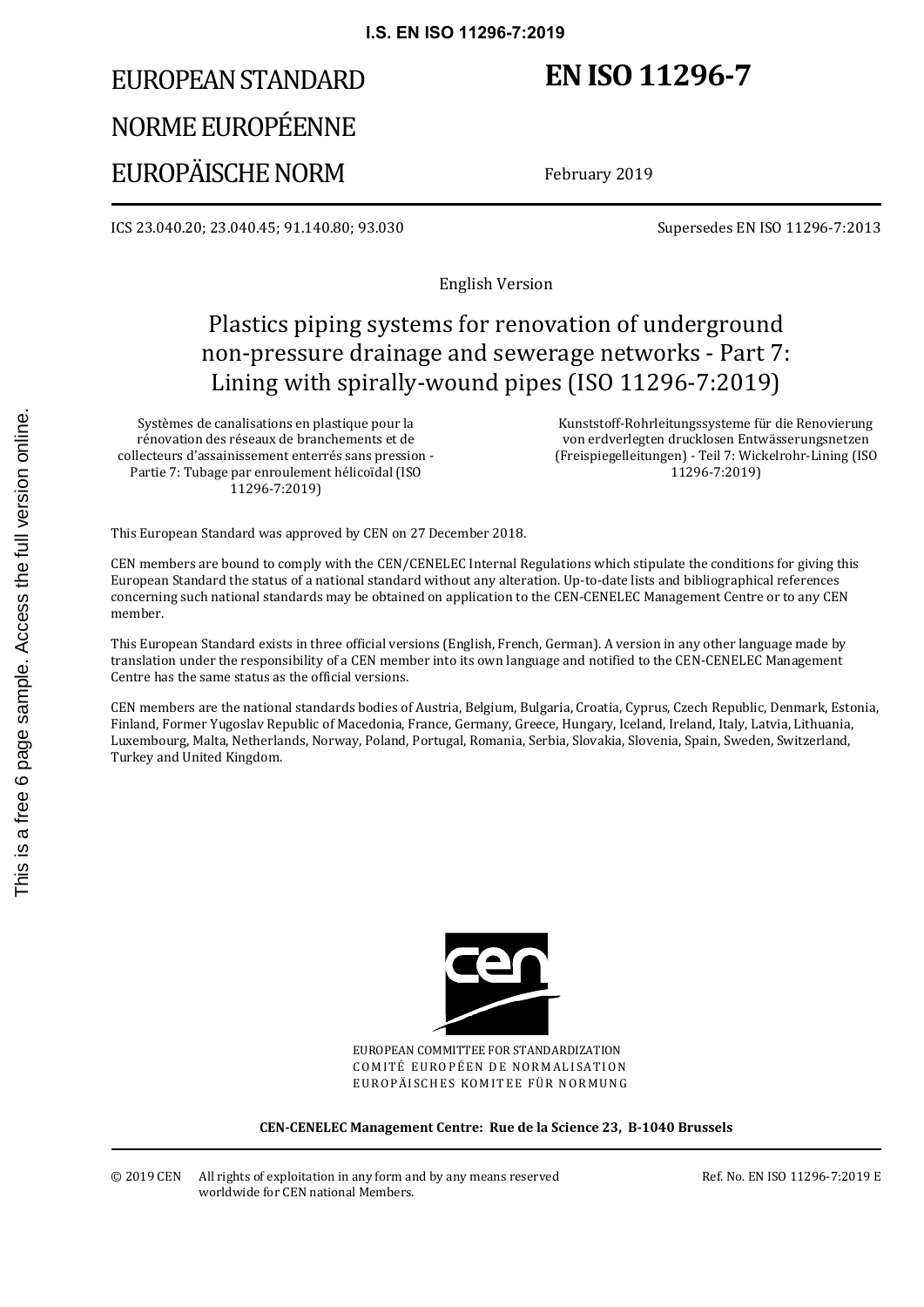## **Contents** Page